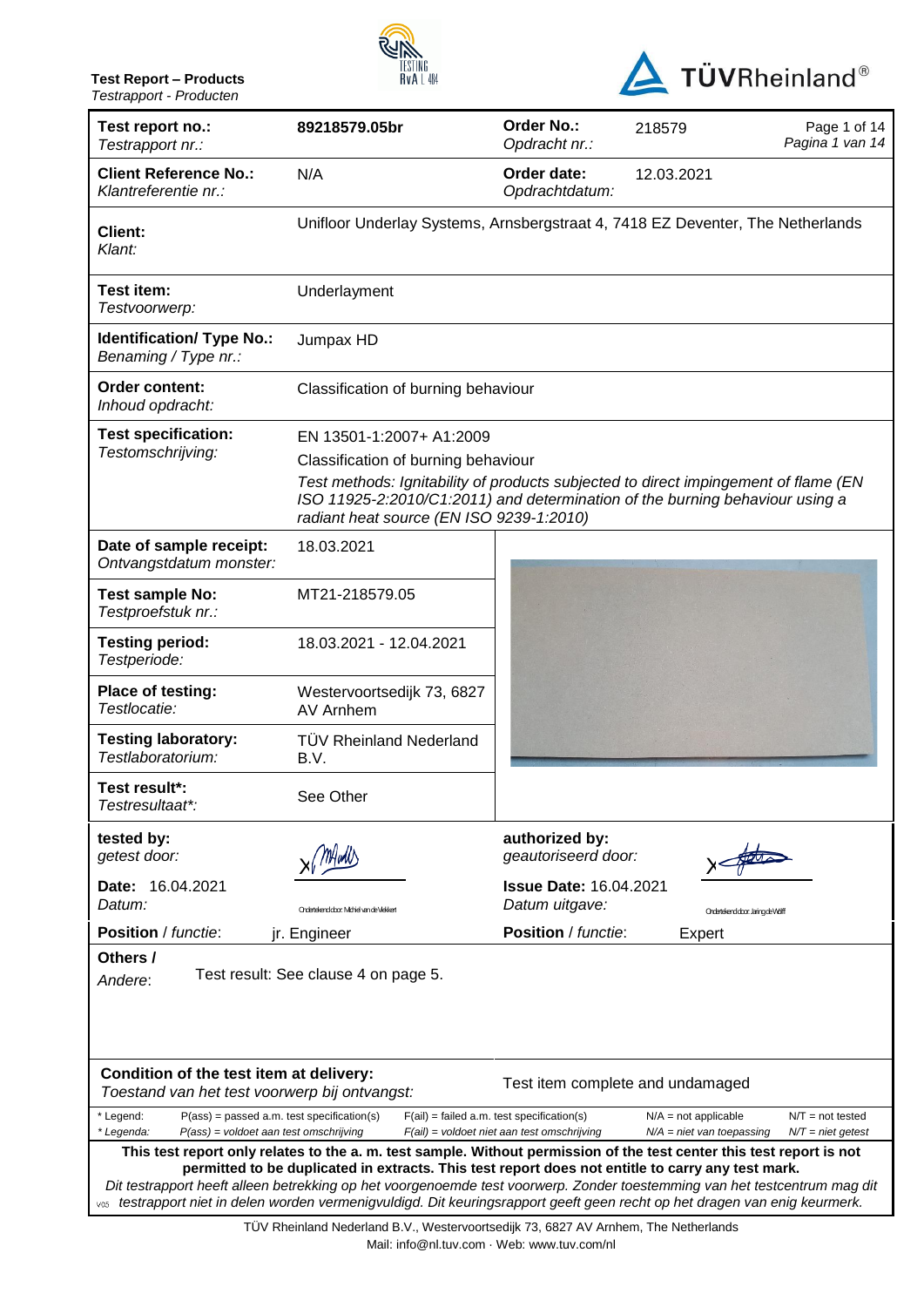

### **Test report no.: 89218579.05br** *Testrapport nr.:*

Page 2 of 12 *Pagina 2 van 12*

# **Remarks**

*Opmerkingen*

**1** The equipment used during the specified testing period was calibrated according to our test laboratory calibration program. The equipment fulfils the requirements included in the relevant standards. The traceability of the test equipment used is ensured by compliance with the regulations of our management system. Detailed information regarding test conditions, equipment and measurement uncertainty is available in the test laboratory and could be provided on request. For the influence of the measuring uncertainties on the results, reference is made to the validation of the respective methods. *De apparatuur welke tijdens de gespecificeerde testperiode is gebruikt, is gekalibreerd volgens ons kalibratieprogramma. De apparatuur voldoet aan de eisen welke zijn opgenomen in de relevante normen. De traceerbaarheid van de gebruikte testapparatuurs is gewaarborgd door naleving van de voorschriften in ons kwaliteitsmanagementsysteem. Gedetailleerde informatie over testomstandigheden, apparatuur en meetonzekerheid is beschikbaar in het testlaboratorium en kan op verzoek worden verstrekt. Voor de invloed van de meetonzekerheden op de resultaten wordt verwezen naar de validatie van de respectievelijke methode c.q. verrichting* **2** As contractually agreed, this document has been signed digitally only. TUV Rheinland has not verified and unable to verify which legal or other pertaining requirements are applicable for this document. Such verification is within the responsibility of the user of this document. Upon request by its client, TUV Rheinland can confirm the validity of the digital signature by a separate document. Such request shall be addressed to our Sales department. An environmental fee for such additional service will be charged. Zoals contractueel overeengekomen is dit document enkel digitaal ondertekend. TÜV Rheinland heeft niet *geverifieerd en kan niet verifiëren welke wettelijke of andere vereisten van toepassing zijn op dit document. Een dergelijke verificatie valt onder de verantwoordelijkheid van de gebruiker van het document. Op verzoek van de opdrachtgever kan TÜV Rheinland de geldigheid van de digitale handtekening bevestigen door een apart document. Een dergelijk verzoek moet worden gericht aan onze verkoopafdeling. Voor een dergelijke extra service zal een milieutoeslag in rekening worden gebracht.* **3** Test clauses with remark of \* are subcontracted to qualified subcontractors and descripted under the respective test clause in the report. Tests clauses marked with a are performed under ISO 17025 accreditation. Deviations of testing specification(s), test locations or customer requirements are listed in specific test clause in the report. This report is only to be read is a whole. No opinions or interpretation are included in this report. This test report consists of multiple pages and is only to be read is a whole. The number of pages can be seen in the header on the top right of each page, the report ends when the last page is reached. TÜV Rheinland Nederland B.V. is solely responsible for the content. *Test onderdelen welke met \* zijn gemarkeerd zijn uitbesteed aan gekwalificeerde onderaannemers en zijn beschreven in het respectievelijke test onderdeel van dit rapport. Test onderdelen welke met <sup>a</sup> zijn gemarkeerd zijn onder ISO 17025 accreditatie uitgevoerd. Afwijkingen van testspecificatie(s), testlocaties of klant eisen zijn vermeld in het van toepassing zijnde onderdeel in het rapport. Het rapport dient als geheel te worden gelezen. Er zijn geen opinies en interpretaties opgenomen binnen het rapport. Dit rapport bestaat uit meerdere pagina's en dient al geheel gelezen te worden. Het aantal pagina's is rechtsboven in de koptekst van dit rapport vermeld en eindigt wanneer de laatste pagina is bereikt. TÜV Rheinland Nederland is als enige verantwoordelijk voor de inhoud van het rapport.* **4** All rights reserved. No part of this report may be reproduced, provided to and/or examined by third parties, and/or published by print, photoprint, microfilm, in electronic form or any other means without the explicit previous written consent of TÜV Rheinland Nederland B.V. In case this report was drafted within the context of an assignment to TÜV Rheinland Nederland B.V., the rights and obligations of contracting parties are subject to the General Terms & Conditions for Advisory, Research and Certification assignments to TÜV Rheinland Nederland B.V. and/or the relevant agreement concluded between the contracting parties. © 2010 TÜV Rheinland Nederland. *Alle rechten voorbehouden. Niets uit dit rapport mag worden verveelvoudigd, aan derden ter beschikking gesteld en/of door derden onderzocht en/of openbaar gemaakt door middel van druk, fotokopie, microfilm, in elektronische vorm of op welke andere wijze dan ook, zonder uitdrukkelijke voorafgaande schriftelijke toestemming van TÜV Rheinland Nederland B.V. Indien dit rapport is opgesteld in het kader van een opdracht aan TÜV Rheinland Nederland B.V., zijn de rechten en verplichtingen van contractpartijen onderworpen aan de Algemene Voorwaarden voor Advies-, Onderzoeks- en Certificeringsopdrachten aan TÜV Rheinland Nederland B.V. en/of de betreffende overeenkomst tussen de contractpartijen. © 2010 TÜV Rheinland Nederland*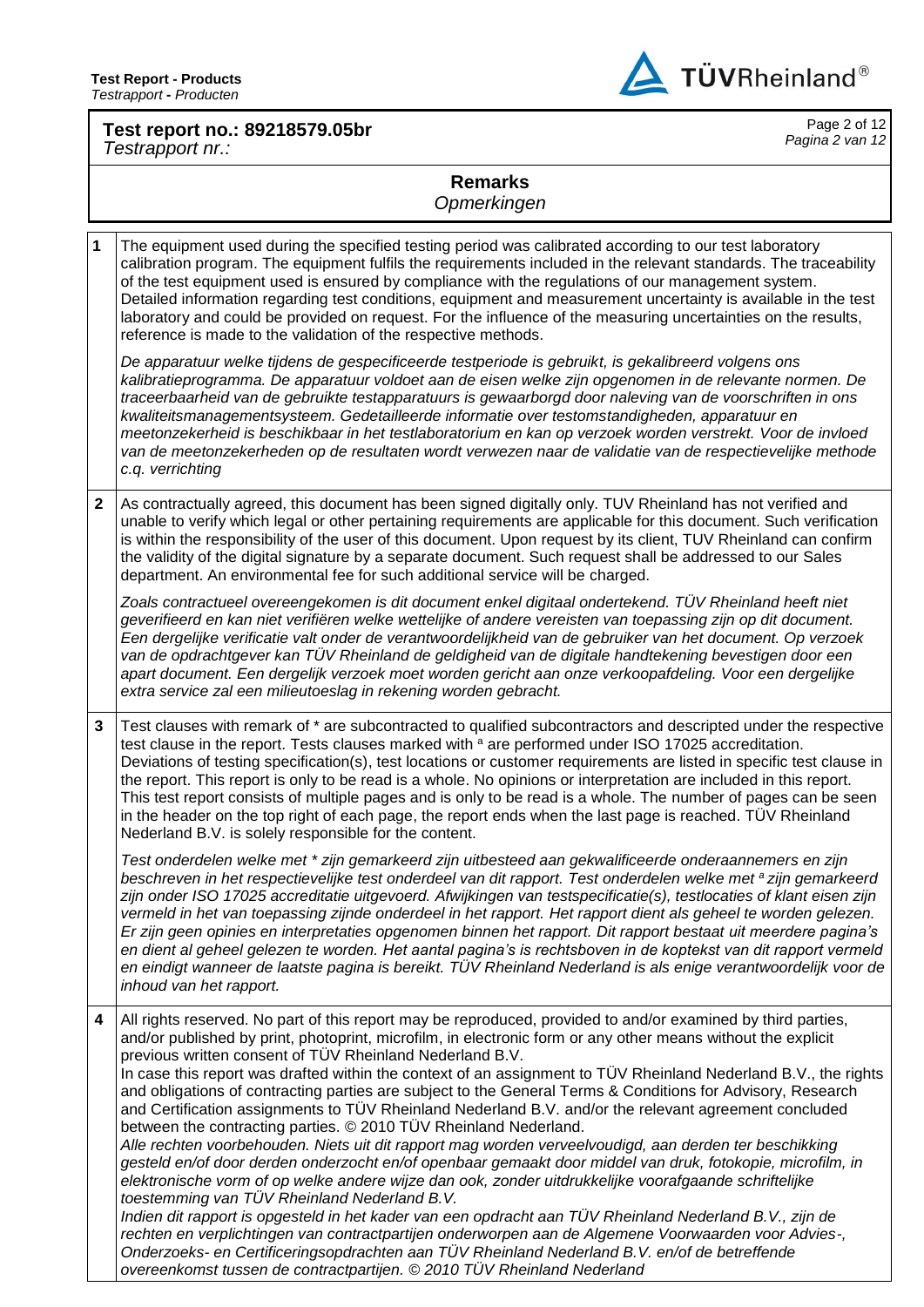

# **Test report no.: 89218579.05br** *Testrapport nr.:*

Page 3 of 12 *Pagina 3 van 12*

# **Product description** *Product omschrijving*

| 1                       | <b>Product details:</b><br>Product details:           | Product name: Jumpax HD<br>Test item: Underlayment: 4 mm MDF + 4 mm MDF                                                  |
|-------------------------|-------------------------------------------------------|--------------------------------------------------------------------------------------------------------------------------|
| $\overline{\mathbf{2}}$ | Other:<br>Andere:                                     | Test sample(s), as well sample information, description, product details and<br>intended usage was provided by customer. |
| $\overline{\mathbf{3}}$ | Test sample obtaining:<br>Selectie van het proefstuk: | □ Sampling by TÜV Rheinland Group<br>$\boxtimes$ Sending by customer<br>$\Box$ others:                                   |
|                         | Figure 1: Picture of the received sample (surface)    | Figure 2: Picture of the received sample (back)                                                                          |
|                         |                                                       |                                                                                                                          |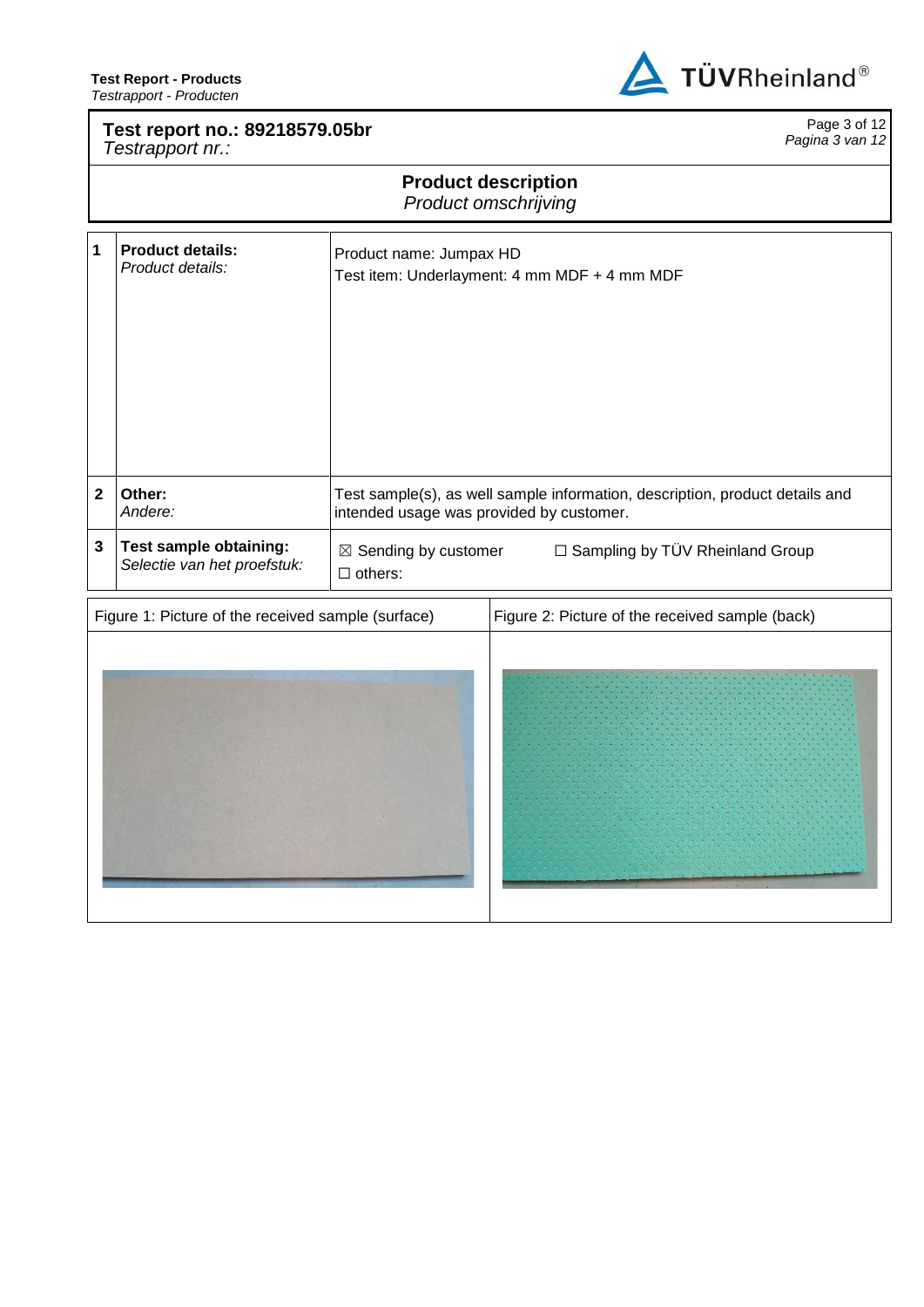

#### **Test report no.: 89218579.05br** *Testrapport nr.:* Page 4 of 12 *Pagina 4 van 12* **Clause Requirements - Tests / Measuring results – Remarks Result**

| Deel | Vereisten - Tests                                                                                                                                                                                                                                                                      | Meetresultaten - Opmerkingen<br>Resultaat           |
|------|----------------------------------------------------------------------------------------------------------------------------------------------------------------------------------------------------------------------------------------------------------------------------------------|-----------------------------------------------------|
|      | Construction data (indicative) of the product obtained by the testlaboratory after pre-conditioning<br>01-4.3-P.02-322-WI01                                                                                                                                                            |                                                     |
|      | <b>Test condition</b>                                                                                                                                                                                                                                                                  | 23 ± 2 <sup>o</sup> C and 50 ± 4% relative humidity |
|      | Pre conditioning, duration                                                                                                                                                                                                                                                             | $\geq$ 48 h & until constant mass is achieved       |
|      | Total thickness (mm)                                                                                                                                                                                                                                                                   | 10.1                                                |
|      | Total mass $(g/m2)$                                                                                                                                                                                                                                                                    | 6424                                                |
|      | Density ( $kg/m3$ )                                                                                                                                                                                                                                                                    | 639                                                 |
|      | Note: the determined construction data are used for determination of constant mass, the used testmethod is not in accordance with<br>the determination of construction data according the specification standard. Therefore the testresults should be handled as<br><i>indicative.</i> |                                                     |

| EN ISO 11925-2:2010/C1:2011<br>Date of testing                                                      | 30.03.2021     |                                                                                                          |           |
|-----------------------------------------------------------------------------------------------------|----------------|----------------------------------------------------------------------------------------------------------|-----------|
|                                                                                                     |                |                                                                                                          |           |
| Pre-conditioning, climate                                                                           |                | 23 ± 2°C and 50 ± 4% relative humidity                                                                   |           |
| Pre-conditioning, duration                                                                          |                | $\geq$ 48 h & until constant mass is achieved                                                            |           |
| Description of substrate                                                                            | 13238:2010     | Fibre cement board, thickness $8 \pm 2$ mm,<br>density 1800 $\pm$ 200 kg/m <sup>3</sup> conforming to EN |           |
| Flame application                                                                                   | Surface        |                                                                                                          |           |
| Flame application time (s)                                                                          | 15             |                                                                                                          |           |
| Requirements according EN 13501-1:2007+A1:2009                                                      | See clause 5   |                                                                                                          |           |
| Test result(s)                                                                                      |                |                                                                                                          |           |
| Orientation*                                                                                        |                | N/A                                                                                                      |           |
| Test sample                                                                                         | 1              | $\overline{2}$                                                                                           | 3         |
| Ignition of the sample                                                                              | Yes            | Yes                                                                                                      | Yes       |
| Flame tip reached 150 mm above the application point                                                | <b>No</b>      | <b>No</b>                                                                                                | <b>No</b> |
| Duration after application when the flame tip reached the<br>150 mm above the application point (s) | N/A            | N/A                                                                                                      | N/A       |
| Extent of damaged area, length (mm)                                                                 | 42             | 43                                                                                                       | 44        |
| Extent of damaged area, width (mm)                                                                  | 11             | 11                                                                                                       | 12        |
| <b>Material melts</b>                                                                               | N <sub>o</sub> | <b>No</b>                                                                                                | No.       |
| Shrinks away from flame without being ignited                                                       | N <sub>o</sub> | <b>No</b>                                                                                                | No.       |
| After glowing                                                                                       | <b>No</b>      | <b>No</b>                                                                                                | No.       |
| Flaming droplets/particles which caused ignition of filter<br>paper                                 | No             | No.                                                                                                      | No.       |
| * No length or width direction applicable.                                                          |                |                                                                                                          |           |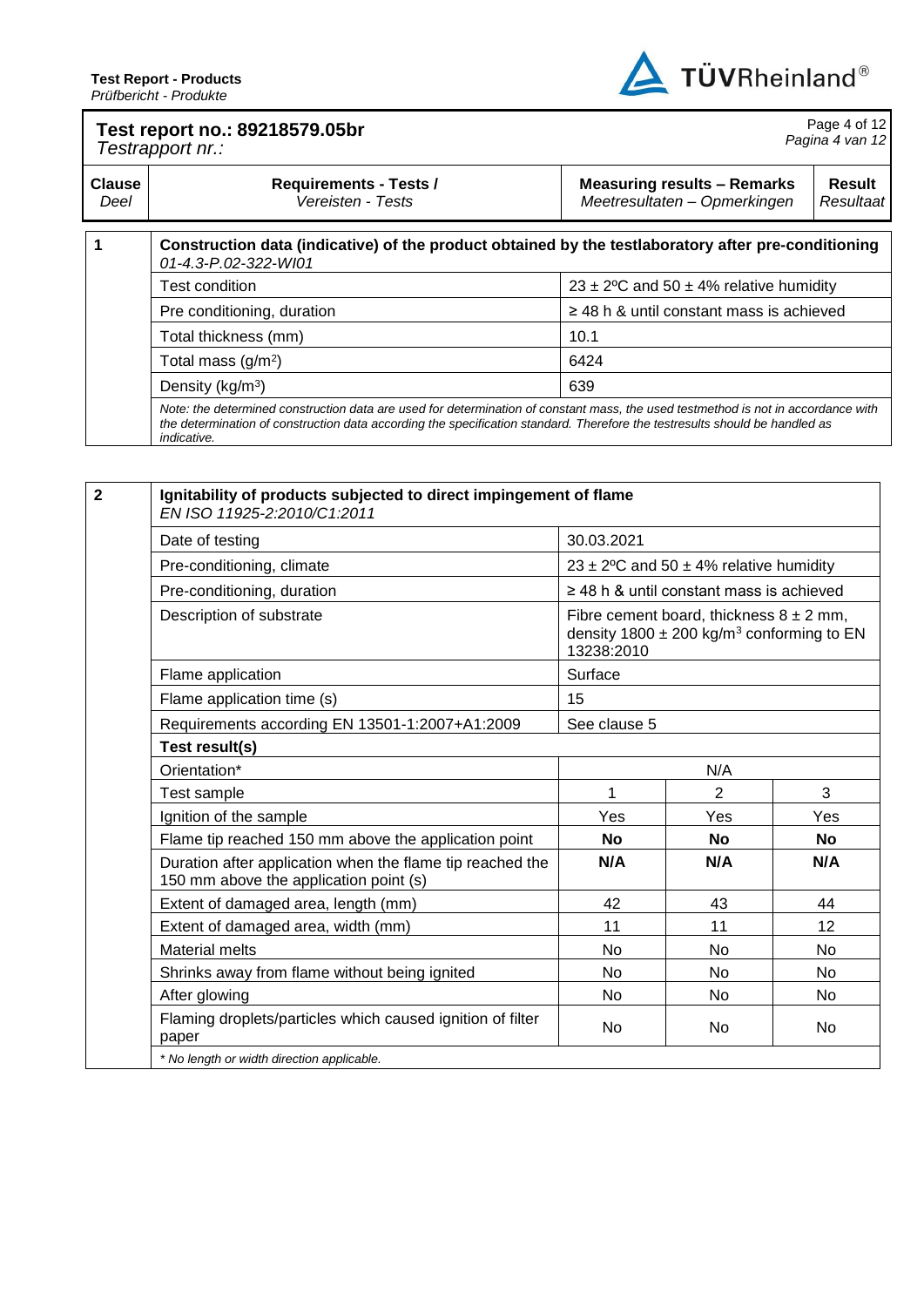ľ



| Test report no.: 89218579.05br<br>Testrapport nr.: |                                                                                                                                                                                                  |              |                |                                                                                                          | Page 5 of 12<br>Pagina 5 van 12 |
|----------------------------------------------------|--------------------------------------------------------------------------------------------------------------------------------------------------------------------------------------------------|--------------|----------------|----------------------------------------------------------------------------------------------------------|---------------------------------|
| <b>Clause</b><br>Deel                              | <b>Requirements - Tests /</b><br>Vereisten - Tests                                                                                                                                               |              |                | <b>Measuring results - Remarks</b><br>Meetresultaten - Opmerkingen                                       | Result<br>Resultaat             |
| $\mathbf{3}$                                       | Determination of the burning behaviour using a radiant heat source<br>EN ISO 9239-1:2010                                                                                                         |              |                |                                                                                                          |                                 |
|                                                    | Date of testing                                                                                                                                                                                  | 12.04.2021   |                |                                                                                                          |                                 |
|                                                    | Pre-conditioning, climate                                                                                                                                                                        |              |                | 23 ± 2°C and 50 ± 4% relative humidity                                                                   |                                 |
|                                                    | $\geq$ 48 h & until constant mass is achieved<br>Pre-conditioning, duration                                                                                                                      |              |                |                                                                                                          |                                 |
|                                                    | Description of substrate                                                                                                                                                                         | 13238:2010   |                | Fibre cement board, thickness $8 \pm 2$ mm,<br>density $1800 \pm 200$ kg/m <sup>3</sup> conforming to EN |                                 |
|                                                    | Fixing method                                                                                                                                                                                    | substrate    |                | None, samples are tested loose laid on the                                                               |                                 |
|                                                    | Requirements according EN 13501-1:2007+ A1:2009                                                                                                                                                  | See clause 5 |                |                                                                                                          |                                 |
|                                                    | Test result(s)                                                                                                                                                                                   |              |                |                                                                                                          |                                 |
|                                                    | Test sample                                                                                                                                                                                      | 1            | $\overline{2}$ | 3                                                                                                        | Mean                            |
|                                                    | Orientation*                                                                                                                                                                                     | N/A          | N/A            | N/A                                                                                                      | N/A                             |
|                                                    | Flame spread (cm)                                                                                                                                                                                | 54           | 54             | 55                                                                                                       | 54                              |
|                                                    | CHF / HF-30 (kW/m <sup>2</sup> )                                                                                                                                                                 | 3.2          | 3.2            | 3.1                                                                                                      | 3.2                             |
|                                                    | Maximum light attenuation (%)                                                                                                                                                                    | 6.6          | 5.9            | 8.0                                                                                                      | 6.8                             |
|                                                    | Smoke production (%.min)                                                                                                                                                                         | 51           | 69             | 37                                                                                                       | 52                              |
|                                                    | * No length or width direction applicable.<br>Observations:<br>Specimen 1, 2, and 3: No flashing is observed.<br>Specimen 1, 2, and 3: Extinguished manually after the end of the test duration. |              |                |                                                                                                          |                                 |

| <b>Classification of burning behaviour</b><br>EN 13501-1:2007+A1:2009 <sup>a</sup>                                                                                                                                                                                                                                                                                                                                                                                                                                                                     |    |  |  |  |  |
|--------------------------------------------------------------------------------------------------------------------------------------------------------------------------------------------------------------------------------------------------------------------------------------------------------------------------------------------------------------------------------------------------------------------------------------------------------------------------------------------------------------------------------------------------------|----|--|--|--|--|
| The product, Jumpax HD, in relation to its reaction to fire behaviour is classified:<br>$D_{\rm fl}$                                                                                                                                                                                                                                                                                                                                                                                                                                                   |    |  |  |  |  |
| The additional classification in relation to smoke production is:                                                                                                                                                                                                                                                                                                                                                                                                                                                                                      | s1 |  |  |  |  |
| Reaction to fire classification : $D_{fl}$ – s1                                                                                                                                                                                                                                                                                                                                                                                                                                                                                                        |    |  |  |  |  |
| Field of application<br>As a floor covering in accordanse with the nominal product paramaters given on page 3.<br>On end use substrates of classes A1 and A2-s1,d0 according to EN 13238:2010.<br>Any way of fixation, glued down or loose laid.                                                                                                                                                                                                                                                                                                       |    |  |  |  |  |
| <b>Statements</b><br>This document does not represent type approval or certification of the product.<br>The test results only relate to the behaviour of the test specimens of the examined product<br>under the -particular conditions of the test in laboratory conditions; they are not intended to be<br>the sole criterion for assessing the potential fire hazard of the product in use.<br>The validity of this report will expire directly after alterations or modifications of the examined<br>product (combination)(s) and/or the criteria. |    |  |  |  |  |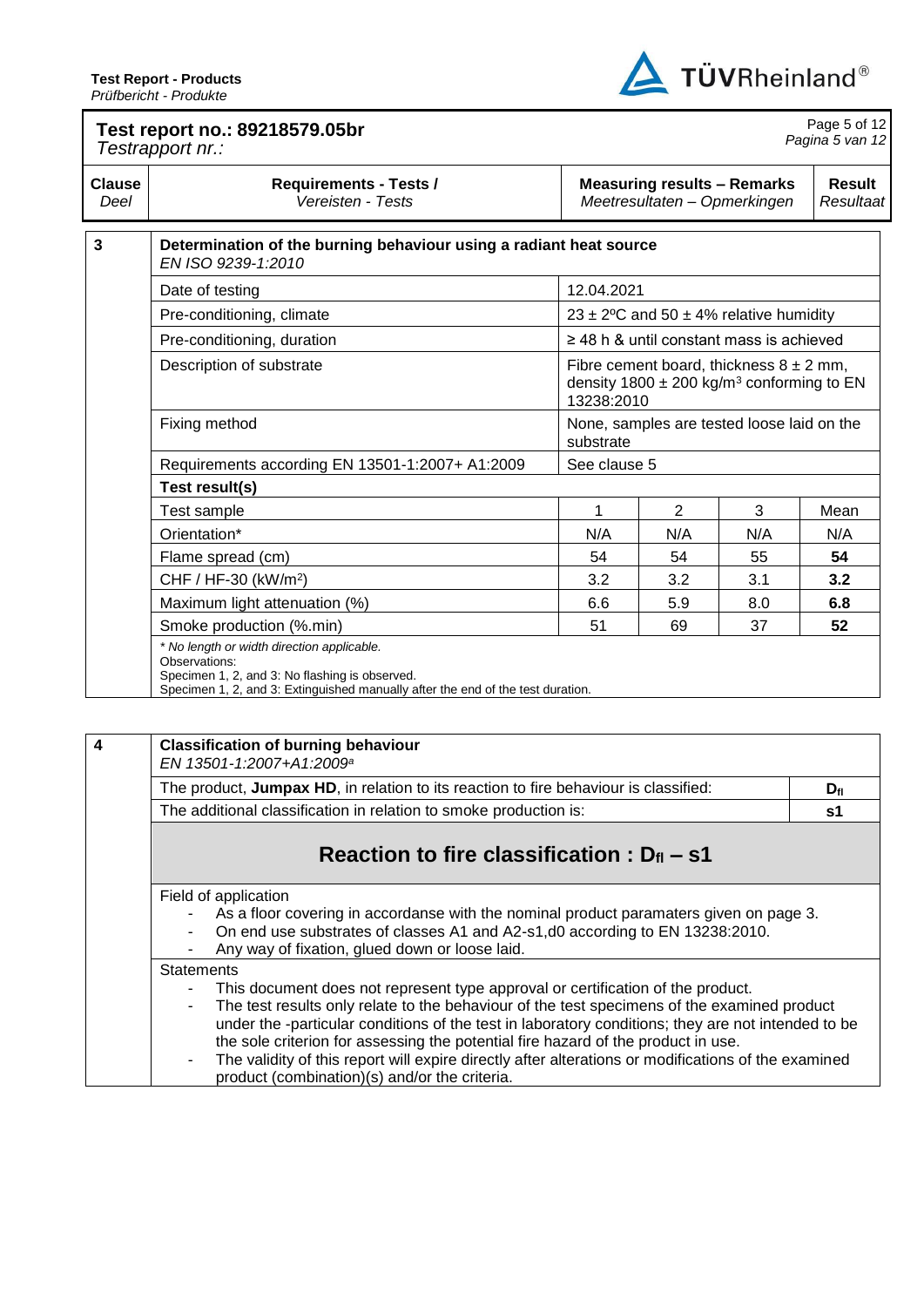

# **Test report no.: 89218579.05br** *Testrapport nr.:*

Page 6 of 12 *Pagina 6 van 12*

| <b>Clause</b><br>Deel |                                                                                                           | <b>Requirements - Tests /</b><br>Vereisten - Tests                                                                                                                                                                                                                                                                                                                                                                                                                                                                                                                                                                                                                        |                                                                                                                                                     | <b>Measuring results - Remarks</b><br>Meetresultaten - Opmerkingen | <b>Result</b><br>Resultaat |  |
|-----------------------|-----------------------------------------------------------------------------------------------------------|---------------------------------------------------------------------------------------------------------------------------------------------------------------------------------------------------------------------------------------------------------------------------------------------------------------------------------------------------------------------------------------------------------------------------------------------------------------------------------------------------------------------------------------------------------------------------------------------------------------------------------------------------------------------------|-----------------------------------------------------------------------------------------------------------------------------------------------------|--------------------------------------------------------------------|----------------------------|--|
| $5\phantom{.0}$       | EN 13501-1:2007+A1:2009                                                                                   | Potential classes of reaction to fire performance for floorings                                                                                                                                                                                                                                                                                                                                                                                                                                                                                                                                                                                                           |                                                                                                                                                     |                                                                    |                            |  |
|                       | Class                                                                                                     | Test method(s)                                                                                                                                                                                                                                                                                                                                                                                                                                                                                                                                                                                                                                                            | Classification criteria                                                                                                                             |                                                                    | Additional classifications |  |
|                       |                                                                                                           | EN ISO 1182 <sup>a</sup><br>and                                                                                                                                                                                                                                                                                                                                                                                                                                                                                                                                                                                                                                           | $\Delta T \leq 30$ °C; and<br>$\Delta m \le 50$ %; and<br>$t_f = 0$ (i.e. no sustained flaming)                                                     |                                                                    |                            |  |
|                       | $A1_{fl}$                                                                                                 | <b>EN ISO 1716</b>                                                                                                                                                                                                                                                                                                                                                                                                                                                                                                                                                                                                                                                        | $PCS \leq 2.0$ MJ/kg a and<br>$PCS \leq 2.0$ MJ/m <sup>2 b</sup> and<br>$PCS \leq 1.4$ MJ/m <sup>2</sup> c and<br>$PCS \leq 2.0$ MJ/kg <sup>d</sup> |                                                                    | $\overline{a}$             |  |
|                       |                                                                                                           | EN ISO 1182 <sup>a</sup><br>or                                                                                                                                                                                                                                                                                                                                                                                                                                                                                                                                                                                                                                            | $\Delta T \le 50$ °C and<br>$\Delta m \le 50$ % and<br>$t_f \leq 20$ s                                                                              |                                                                    |                            |  |
|                       | <b>EN ISO 1716</b><br>A2f1<br>and                                                                         |                                                                                                                                                                                                                                                                                                                                                                                                                                                                                                                                                                                                                                                                           | $PCS \leq 3.0$ MJ/kg a and<br>$PCS \leq 4.0$ MJ/m <sup>2</sup> b and<br>$PCS \leq 4.0$ MJ/m <sup>2 c</sup> and<br>$PCS \leq 3.0$ MJ/kg d            |                                                                    |                            |  |
|                       | CHF $\geq$ 8.0 kW/m <sup>2</sup><br>EN ISO 9239-1 e                                                       |                                                                                                                                                                                                                                                                                                                                                                                                                                                                                                                                                                                                                                                                           |                                                                                                                                                     | Smoke production 9                                                 |                            |  |
|                       | EN ISO 9239-1 e<br>and                                                                                    |                                                                                                                                                                                                                                                                                                                                                                                                                                                                                                                                                                                                                                                                           | CHF $\geq$ 8.0 kW/m <sup>2</sup>                                                                                                                    |                                                                    | Smoke production 9         |  |
|                       | $B_{fl}$<br>EN ISO 11925-2 h:<br>Exposure = $15 s$                                                        |                                                                                                                                                                                                                                                                                                                                                                                                                                                                                                                                                                                                                                                                           |                                                                                                                                                     | $Fs \leq 150$ mm within 20 s<br>$\overline{a}$                     |                            |  |
|                       |                                                                                                           | EN ISO 9239-1 e<br>and                                                                                                                                                                                                                                                                                                                                                                                                                                                                                                                                                                                                                                                    | CHF $\geq$ 4.5 kW/m <sup>2</sup>                                                                                                                    |                                                                    | Smoke production 9         |  |
|                       | $C_{fl}$                                                                                                  | EN ISO 11925-2 h:<br>Exposure = $15 s$                                                                                                                                                                                                                                                                                                                                                                                                                                                                                                                                                                                                                                    | $Fs \leq 150$ mm within 20 s                                                                                                                        |                                                                    | $\blacksquare$             |  |
|                       |                                                                                                           | EN ISO 9239-1 e<br>and                                                                                                                                                                                                                                                                                                                                                                                                                                                                                                                                                                                                                                                    | CHF $\geq$ 3.0 kW/m <sup>2</sup>                                                                                                                    |                                                                    | Smoke production 9         |  |
|                       | $D_{fl}$                                                                                                  | EN ISO 11925-2 h:<br>Exposure = $15 s$                                                                                                                                                                                                                                                                                                                                                                                                                                                                                                                                                                                                                                    | $Fs \leq 150$ mm within 20 s                                                                                                                        |                                                                    |                            |  |
|                       | Еfl                                                                                                       | EN ISO 11925-2 h:<br>Exposure = $15 s$                                                                                                                                                                                                                                                                                                                                                                                                                                                                                                                                                                                                                                    | $Fs \leq 150$ mm within 20 s                                                                                                                        |                                                                    |                            |  |
|                       | $F_{fl}$                                                                                                  | EN ISO 11925-2 h:<br>Exposure $= 15$ s                                                                                                                                                                                                                                                                                                                                                                                                                                                                                                                                                                                                                                    | $Fs > 150$ mm within 20 s                                                                                                                           |                                                                    |                            |  |
|                       | $\mathsf a$<br>b<br>с<br>d<br>e<br>Test duration $=$ 30 min.<br>Ť<br>g<br>$s2 = not s1$ .<br>h<br>attack. | For homogeneous products and substantial components of non-homogeneous products.<br>For any external non-substantial component of non-homogeneous products.<br>For any internal non-substantial component of non-homogeneous products.<br>For the product as a whole.<br>Critical flux is defined as the radiant flux at which the flame extinguishes or the radiant flux after a test period of 30 min,<br>whichever is the lower (i.e. the flux corresponding with the furthest extent of spread of flame).<br>$s1 =$ Smoke $\leq 750$ % minutes;<br>Under conditions of surface flame attack and, if appropriate to the end use application of the product, edge flame |                                                                                                                                                     |                                                                    |                            |  |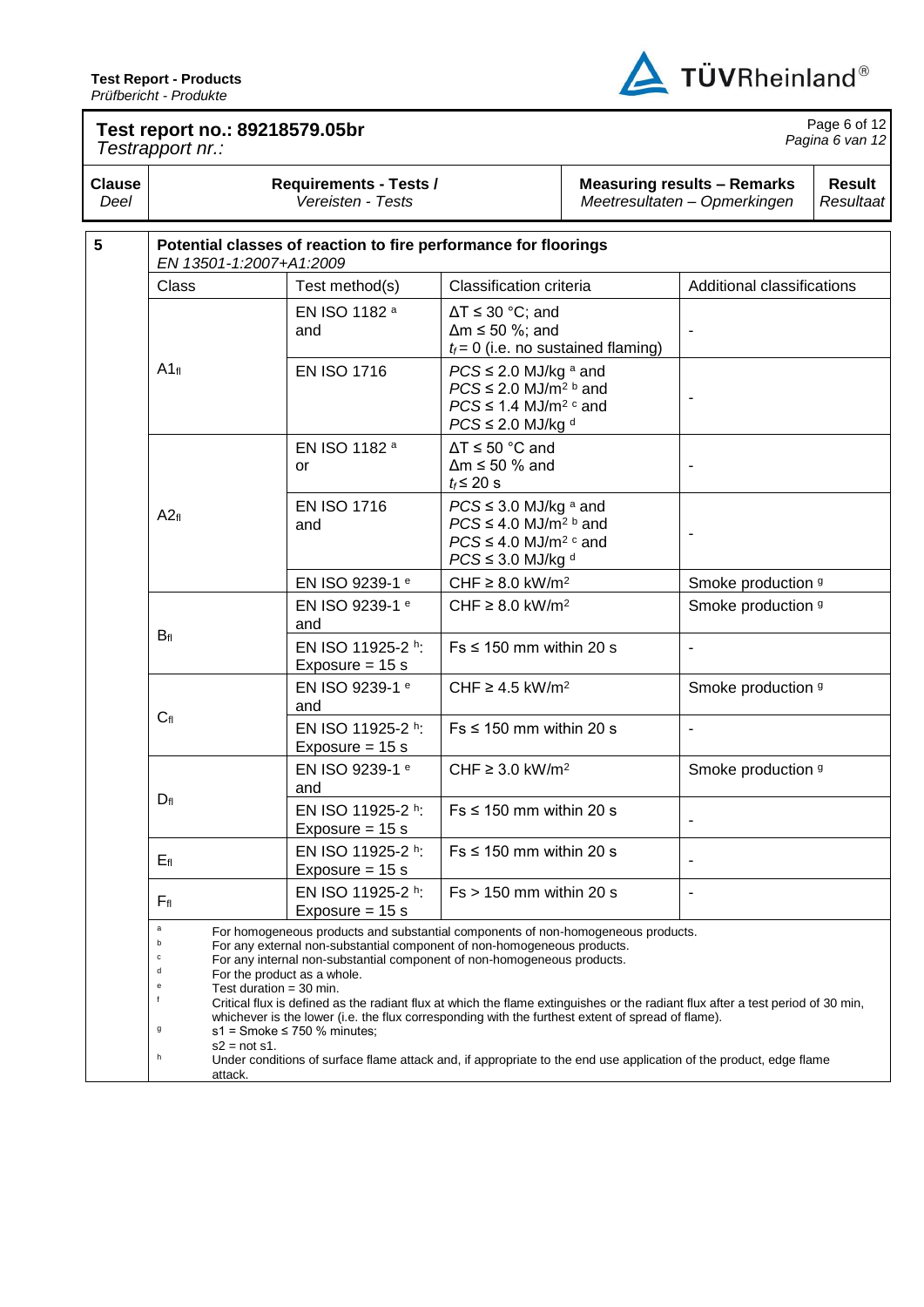**Prüfbericht - Produkte** *Test Report - Products*

**APPENDIX to Test Report No. : 89218579.05br** Page *Bijlage van testraport nr.* :

Report produced with the Fire Testing Technology FRPSoft software

# Flooring Radiant Panel Single Specimen Report

| Standard<br>Laboratory<br>Sponsor<br>Date of test                                                                                                                                                                                                                                                                                                                                                                           | EN ISO 9239-1:2010<br>Apr. 12 2021                                                      | TÜV Rheinland Nederland B.V.<br>: Unifloor 89218579/ MT 21-218579.05                                                                                                                 |
|-----------------------------------------------------------------------------------------------------------------------------------------------------------------------------------------------------------------------------------------------------------------------------------------------------------------------------------------------------------------------------------------------------------------------------|-----------------------------------------------------------------------------------------|--------------------------------------------------------------------------------------------------------------------------------------------------------------------------------------|
| Specimen description<br>Test name<br>File name<br>Test number in series                                                                                                                                                                                                                                                                                                                                                     | : Jumpax HD<br>: No direction #1<br>$\cdot$ 3                                           | : D:\FRPFILES\21040024.CSV                                                                                                                                                           |
| Flux calibration file name                                                                                                                                                                                                                                                                                                                                                                                                  |                                                                                         | : C:\FRPSOFT2.9A\CALIB\FLX21001.CSV                                                                                                                                                  |
| Thickness (mm)<br>Density (kg/m <sup>3</sup> )                                                                                                                                                                                                                                                                                                                                                                              | :10.1<br>.639                                                                           |                                                                                                                                                                                      |
| Test duration<br>Substrate used?<br>Substrate<br>Fixing method<br>Conditioned?<br>Conditioning temp. (°C)<br>Conditioning RH (%)                                                                                                                                                                                                                                                                                            | : 30 minutes (1800 s)<br>: Yes<br>: Calcium silicate<br>: none<br>: Yes<br>: 23<br>: 50 |                                                                                                                                                                                      |
| <b>Test Results</b>                                                                                                                                                                                                                                                                                                                                                                                                         |                                                                                         |                                                                                                                                                                                      |
| Time to ignition<br>Time to flameout<br>Extent of burning (mm)<br>Critical flux at extinguishment (kW/m <sup>2</sup> )<br>HF-10 (kW/m <sup>2</sup> )<br>HF-20 (kW/m <sup>2</sup> )<br>HF-30 (kW/m <sup>2</sup> )<br>Flame spread at 10 minutes (mm)<br>Flame spread at 20 minutes (mm)<br>Flame spread at 30 minutes (mm)<br>Peak light attenuation (%)<br>Time to peak light attenuation<br>Total integrated smoke (%.min) |                                                                                         | 2 minutes 04 seconds (124 s)<br>: 30 minutes (1800 s)<br>: 540<br>: 3.18<br>:7.94<br>: 4.50<br>13.18<br>: 250<br>1440<br>: 540<br>:6.58<br>: 9 minutes 49 seconds (589 s)<br>: 51.31 |
| Potential classification<br>Smoke production classification                                                                                                                                                                                                                                                                                                                                                                 |                                                                                         | : D(f)<br>: s1                                                                                                                                                                       |

These results relate only to the behaviour of the specimens of the product under the particular conditions of the test, they are not intended to be the sole criterion for assessing the potential fire hazard of the product



Page 7 of 12 *Pagina 7 van 12*

page 1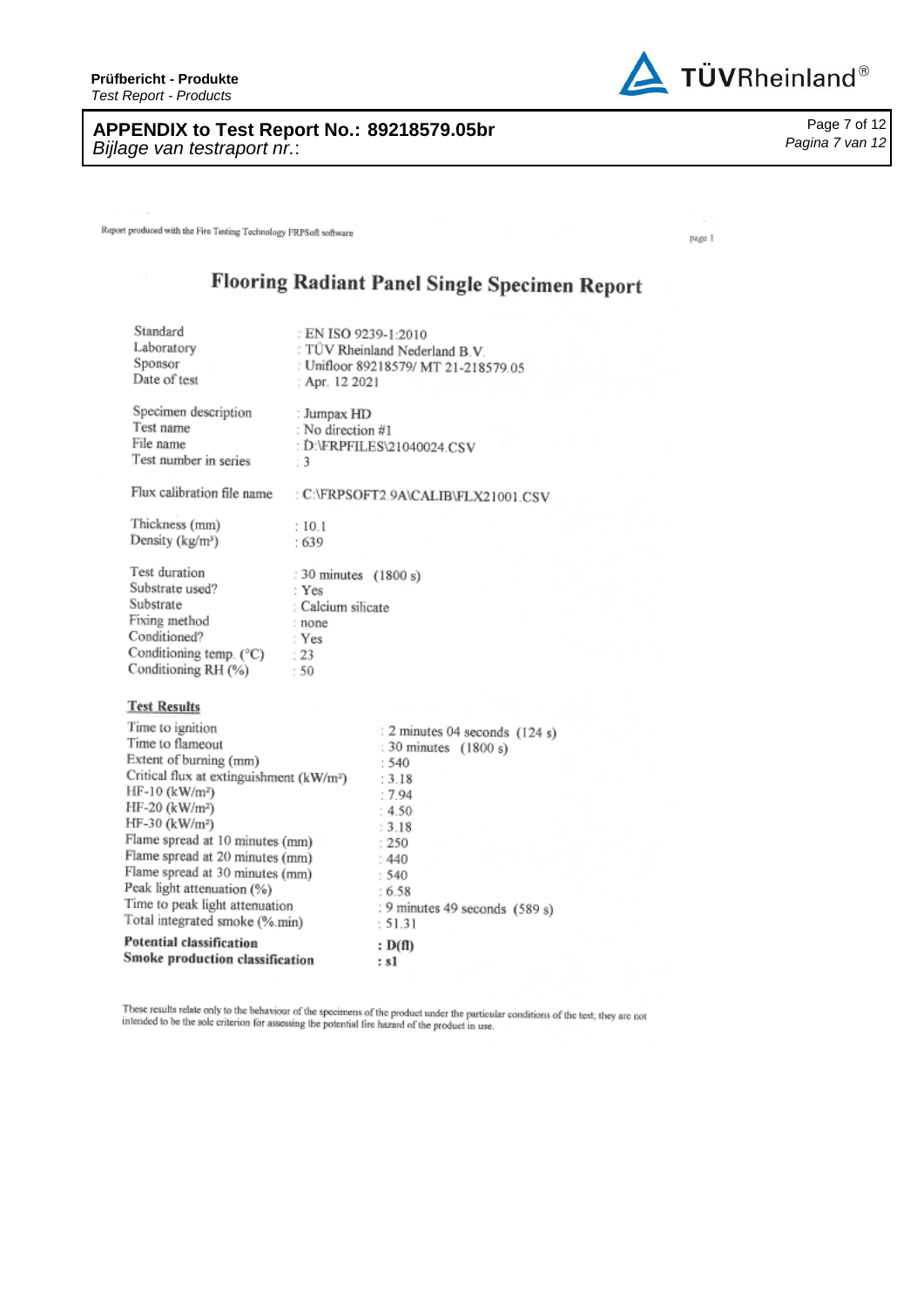# **APPENDIX to Test Report No.: 89218579.05br** Page *Bijlage van testraport nr.* :

Report produced with the Fire Testing Technology FRPSoft software



Test name: No direction #1<br>File name: D:\FRPFILES\21040024.CSV

### **Rake Results**

| Position (mm) |            |            |                | Time (s) Flux (kW/m <sup>2</sup> ) Qsb (MJ/m <sup>2</sup> ) Position (mm) Time (s) Flux (kW/m <sup>2</sup> ) |                          |            | $Qsb$ ( $MJ/m^2$ ) |
|---------------|------------|------------|----------------|--------------------------------------------------------------------------------------------------------------|--------------------------|------------|--------------------|
| 60            | 274        | 11.4       | 3.115          | 510                                                                                                          | 1617                     | 3.5        | 5.592              |
| 110           | 368        | 10.5       | 3.851          | 560                                                                                                          | $\sim$                   | 3.0        | ۰                  |
| 160<br>210    | 441<br>522 | 9.7        | 4.264          | 610                                                                                                          | $\sim$                   | 2.6        | $\sim$             |
| 260           | 655        | 8.8<br>7.7 | 4.570          | 660                                                                                                          | $\sim$                   | 2.2        | $\sim$             |
| 310           | 732        | 6.8        | 5.069<br>4.966 | 710<br>760                                                                                                   | $\sim$                   | 1.9        |                    |
| 360           | 906        | 5.9        | 5.306          | 810                                                                                                          | $\overline{u}$           | 1.7<br>1.6 | $\sim$             |
| 410           | 1078       | 5.0        | 5.400          | 860                                                                                                          | $\overline{\phantom{a}}$ | 1.3        | $\sim$<br>$\sim$   |
| 460           | 1385       | 4.2        | 5.767          | 910                                                                                                          |                          | 1.2        |                    |

#### Comments

Specimen was extinguished manually after end of test.

These results relate only to the behaviour of the specimens of the product under the particular conditions of the test; they are not intended to be the sole criterion for assessing the potential fire hazard of the product intended to be the sole criterion for assessing the potential fire hazard of the product in use.



Page 2 of 12 *Pagina 2 van 12*

page 2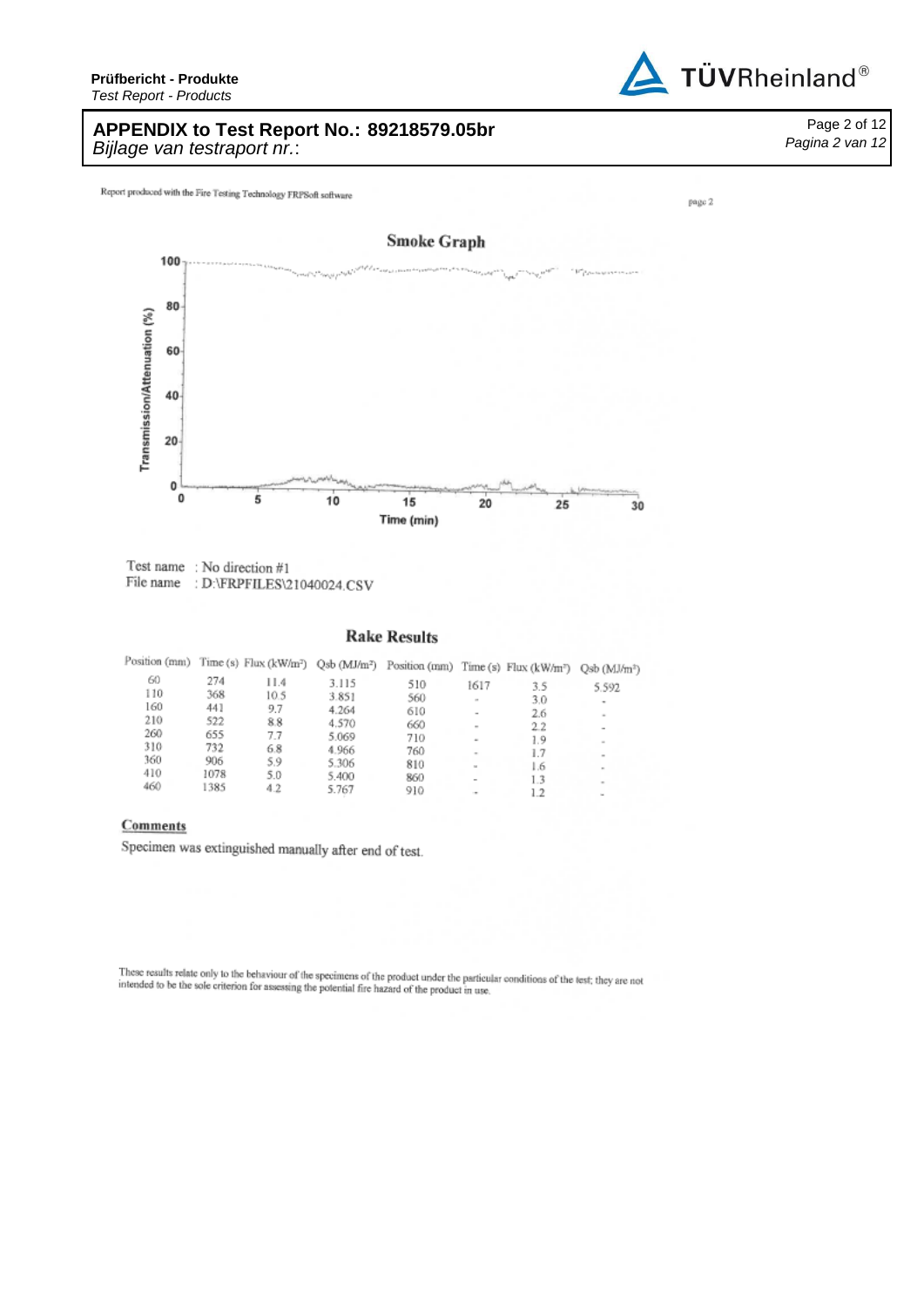**Prüfbericht - Produkte** *Test Report - Products*



**APPENDIX to Test Report No.: 89218579.05br** Page *Bijlage van testraport nr.* :

Report produced with the Fire Testing Technology FRPSoft software

*Pagina 3 van 12*

Page 3 of 12

page 1

.

# Flooring Radiant Panel Single Specimen Report

| Standard<br>Laboratory<br>Sponsor                    | : EN ISO 9239-1:2010            | : TÜV Rheinland Nederland B.V.<br>: Unifloor 89218579/ MT 21-218579.05 |  |  |  |
|------------------------------------------------------|---------------------------------|------------------------------------------------------------------------|--|--|--|
| Date of test                                         | : Apr. 12 2021                  |                                                                        |  |  |  |
| Specimen description                                 | : Jumpax HD                     |                                                                        |  |  |  |
| Test name                                            | : No direction #2               |                                                                        |  |  |  |
| File name<br>Test number in series                   | D:\FRPFILES\21040025.CSV<br>( 3 |                                                                        |  |  |  |
| Flux calibration file name                           |                                 | : C:\FRPSOFT2.9A\CALIB\FLX21001.CSV                                    |  |  |  |
| Thickness (mm)                                       | :10.1                           |                                                                        |  |  |  |
| Density (kg/m <sup>3</sup> )                         | :639                            |                                                                        |  |  |  |
| Test duration                                        | : 30 minutes (1800 s)           |                                                                        |  |  |  |
| Substrate used?                                      | : Yes                           |                                                                        |  |  |  |
| Substrate                                            | : Calcium silicate              |                                                                        |  |  |  |
| Fixing method                                        | : none                          |                                                                        |  |  |  |
| Conditioned?                                         | - Yes                           |                                                                        |  |  |  |
| Conditioning temp. (°C)                              | : 23                            |                                                                        |  |  |  |
| Conditioning RH (%)                                  | :50                             |                                                                        |  |  |  |
| <b>Test Results</b>                                  |                                 |                                                                        |  |  |  |
| Time to ignition                                     |                                 | : 2 minutes 04 seconds (124 s)                                         |  |  |  |
| Time to flameout                                     |                                 | : 30 minutes (1800 s)                                                  |  |  |  |
| Extent of burning (mm)                               |                                 | : 540                                                                  |  |  |  |
| Critical flux at extinguishment (kW/m <sup>2</sup> ) |                                 | : 3.18                                                                 |  |  |  |
| HF-10 (kW/m <sup>2</sup> )                           |                                 | $-7.94$                                                                |  |  |  |
| HF-20 (kW/m <sup>2</sup> )                           |                                 | : 4.33                                                                 |  |  |  |
| HF-30 (kW/m <sup>2</sup> )                           |                                 | 13.18                                                                  |  |  |  |
| Flame spread at 10 minutes (mm)                      |                                 | $+250$                                                                 |  |  |  |
| Flame spread at 20 minutes (mm)                      |                                 | :450                                                                   |  |  |  |
| Flame spread at 30 minutes (mm)                      |                                 | : 540                                                                  |  |  |  |
| Peak light attenuation (%)                           |                                 | : 5.93                                                                 |  |  |  |
| Time to peak light attenuation                       |                                 | : 9 minutes 43 seconds (583 s)                                         |  |  |  |
| Total integrated smoke (%.min)                       |                                 | :68.78                                                                 |  |  |  |
| Potential classification                             |                                 | : D(f)                                                                 |  |  |  |
| Smoke production classification                      |                                 | : s1                                                                   |  |  |  |

These results relate only to the behaviour of the specimens of the product under the particular conditions of the test, they are not intended to be the sole criterion for assessing the potential fire hazard of the product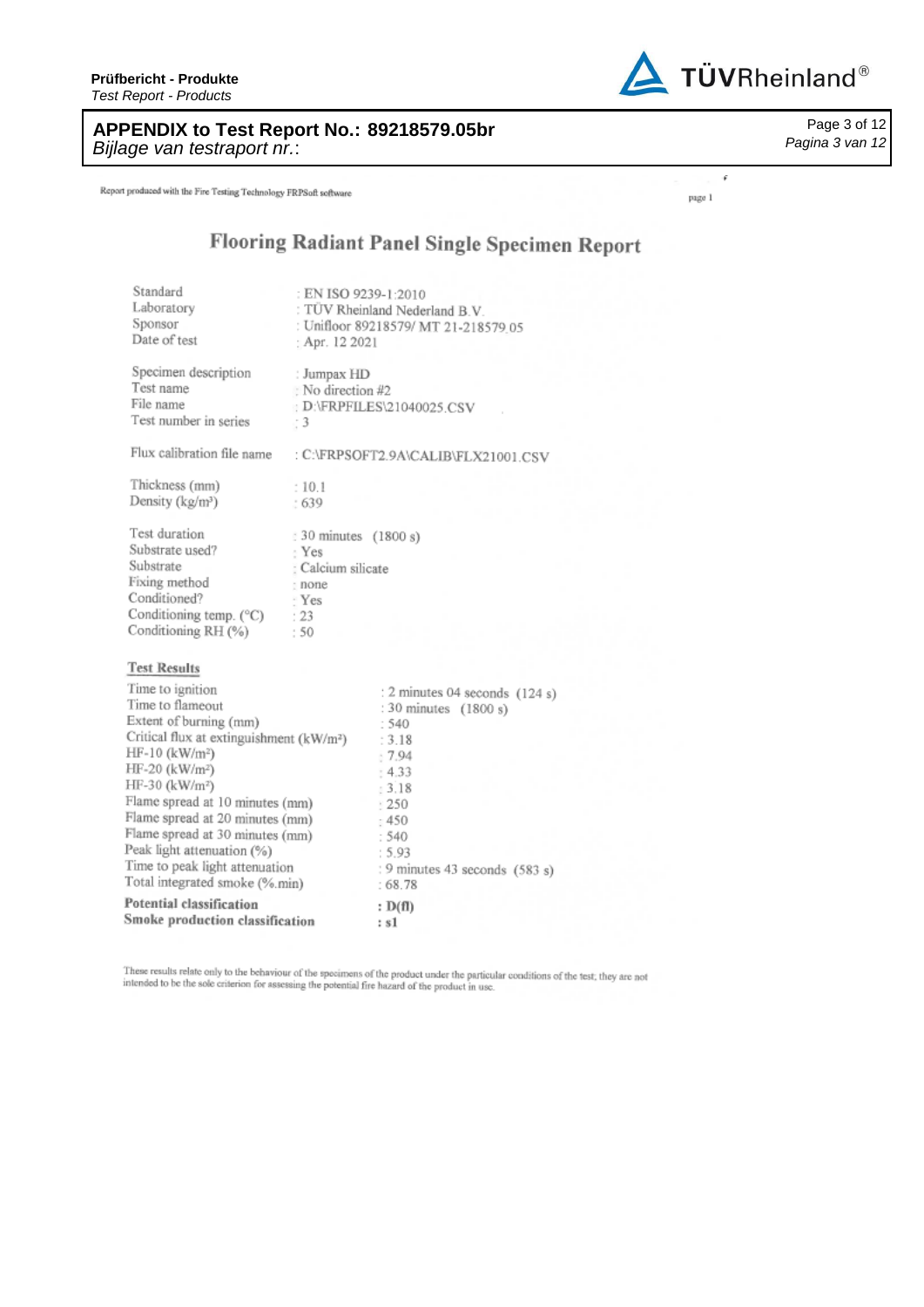# **APPENDIX to Test Report No.: 89218579.05br** Page *Bijlage van testraport nr.* :

Report produced with the Fire Testing Technology FRPSoft software



Test name: No direction #2 File name : D:\FRPFILES\21040025.CSV

### **Rake Results**

|     |      |      |       | Position (mm) Time (s) Flux (kW/m <sup>2</sup> ) Qsb (MJ/m <sup>2</sup> ) Position (mm) Time (s) Flux (kW/m <sup>2</sup> ) |               |     | Qsb (MJ/m <sup>2</sup> ) |
|-----|------|------|-------|----------------------------------------------------------------------------------------------------------------------------|---------------|-----|--------------------------|
| 60  | 289  | 11.4 | 3.286 | 510                                                                                                                        | 1481          | 3.5 | 5.121                    |
| 110 | 366  | 10.5 | 3.830 | 560                                                                                                                        |               | 3.0 |                          |
| 160 | 435  | 9.7  | 4.206 | 610                                                                                                                        | $\sim$        | 2.6 |                          |
| 210 | 525  | 8.8  | 4.596 | 660                                                                                                                        |               | 22  |                          |
| 260 | 719  | 7.7  | 5.564 | 710                                                                                                                        | $\rightarrow$ | 1.9 |                          |
| 310 | 750  | 6.8  | 5.088 | 760                                                                                                                        |               | 1.7 |                          |
| 360 | 932  | 5.9  | 5.459 | 810                                                                                                                        | ۰             | 1.6 |                          |
| 410 | 1065 | 5.0  | 5.335 | 860                                                                                                                        | ٠             | 13  |                          |
| 460 | 1283 | 4.2  | 5.342 | 910                                                                                                                        |               |     |                          |

#### Comments

Specimen was extinguished manually after end of test.

These results relate only to the behaviour of the specimens of the product under the particular conditions of the test, they are not intended to be the sole criterion for assessing the potential fire hazard of the product



page 2

Page 4 of 12

*Pagina 4 van 12*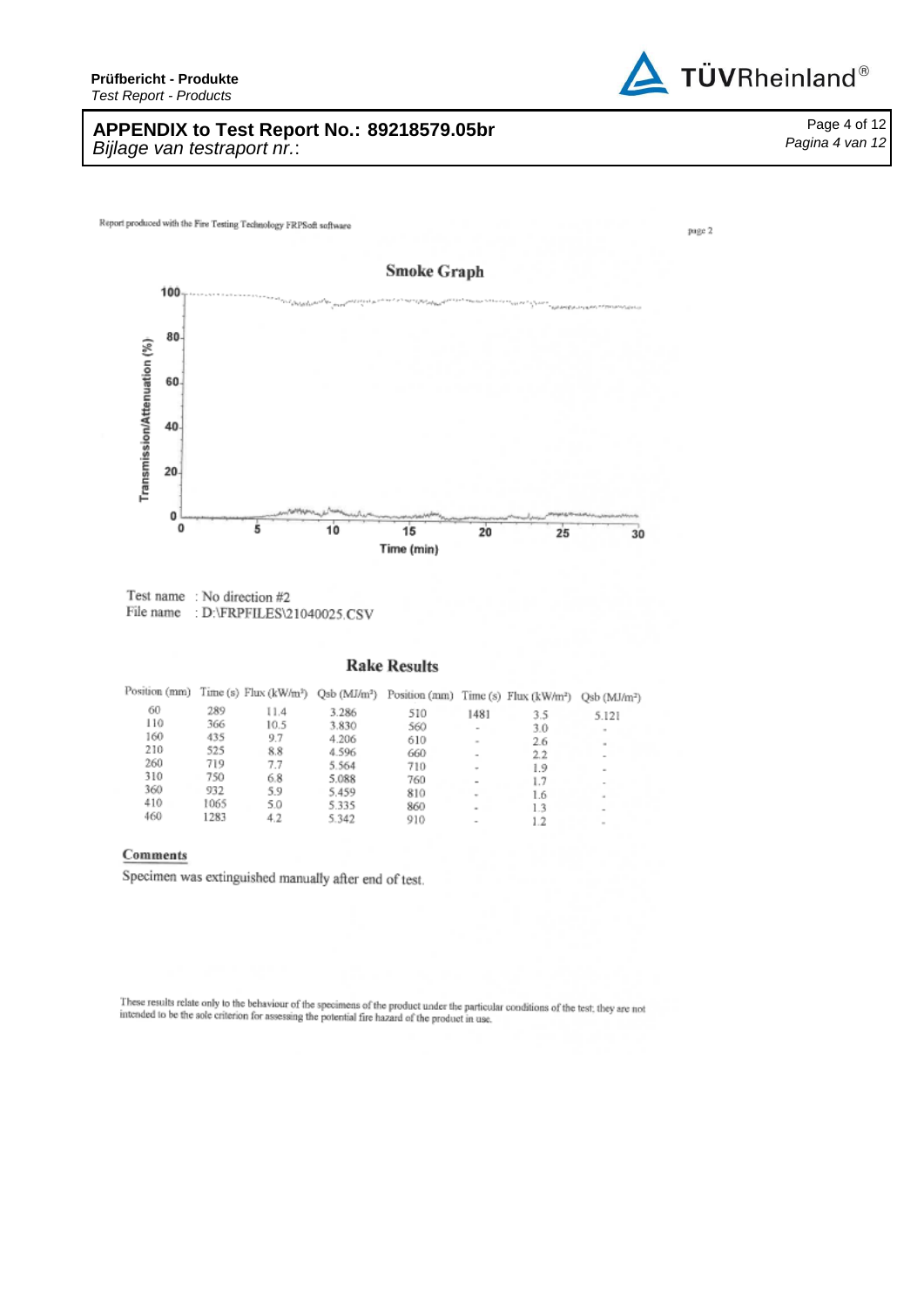# **APPENDIX to Test Report No. : 89218579.05br** Page *Bijlage van testraport nr.* :

Report produced with the Fire Testing Technology FRPSoft software

# Flooring Radiant Panel Single Specimen Report

| Standard<br>Laboratory<br>Sponsor<br>Date of test                                                                                                                                                                                                                                                                                                                                                                               | EN ISO 9239-1:2010<br>TÜV Rheinland Nederland B.V.<br>: Unifloor 89218579/ MT 21-218579.05<br>: Apr. 12 2021 |                                                                                                                                                                                           |  |  |  |
|---------------------------------------------------------------------------------------------------------------------------------------------------------------------------------------------------------------------------------------------------------------------------------------------------------------------------------------------------------------------------------------------------------------------------------|--------------------------------------------------------------------------------------------------------------|-------------------------------------------------------------------------------------------------------------------------------------------------------------------------------------------|--|--|--|
| Specimen description<br>Test name<br>File name<br>Test number in series                                                                                                                                                                                                                                                                                                                                                         | : Jumpax HD<br>: No direction #3<br>$\cdot$ 3                                                                | : D:\FRPFILES\21040026 CSV                                                                                                                                                                |  |  |  |
| Flux calibration file name                                                                                                                                                                                                                                                                                                                                                                                                      |                                                                                                              | : C:\FRPSOFT2.9A\CALIB\FLX21001.CSV                                                                                                                                                       |  |  |  |
| Thickness (mm)<br>Density (kg/m <sup>3</sup> )                                                                                                                                                                                                                                                                                                                                                                                  | : 10.1<br>:639                                                                                               |                                                                                                                                                                                           |  |  |  |
| Test duration<br>Substrate used?<br>Substrate<br>Fixing method<br>Conditioned?<br>Conditioning temp. $(^{\circ}C)$<br>Conditioning RH (%)                                                                                                                                                                                                                                                                                       | : 30 minutes (1800 s)<br>· Yes<br>: Calcium silicate<br>: none<br>: Yes<br>: 23<br>.50                       |                                                                                                                                                                                           |  |  |  |
| <b>Test Results</b>                                                                                                                                                                                                                                                                                                                                                                                                             |                                                                                                              |                                                                                                                                                                                           |  |  |  |
| Time to ignition<br>Time to flameout<br>Extent of burning (mm)<br>Critical flux at extinguishment (kW/m <sup>2</sup> )<br>$HF-10$ (kW/m <sup>2</sup> )<br>$HF-20$ (kW/m <sup>2</sup> )<br>HF-30 (kW/m <sup>2</sup> )<br>Flame spread at 10 minutes (mm)<br>Flame spread at 20 minutes (mm)<br>Flame spread at 30 minutes (mm)<br>Peak light attenuation (%)<br>Time to peak light attenuation<br>Total integrated smoke (%.min) |                                                                                                              | : 2 minutes 04 seconds (124 s)<br>: 30 minutes (1800 s)<br>$-550$<br>: 3.08<br>$-7.94$<br>$-4.50$<br>3.08<br>: 250<br>:440<br>: 550<br>:7.97<br>: 7 minutes 41 seconds (461 s)<br>: 36.82 |  |  |  |
| Potential classification<br>Smoke production classification                                                                                                                                                                                                                                                                                                                                                                     |                                                                                                              | : D(f)<br>: s1                                                                                                                                                                            |  |  |  |
|                                                                                                                                                                                                                                                                                                                                                                                                                                 |                                                                                                              |                                                                                                                                                                                           |  |  |  |

These results relate only to the behaviour of the specimens of the product under the particular conditions of the test; they are not intended to be the sole criterion for assessing the potential fire hazard of the product



page 1

Page 5 of 12 *Pagina 5 van 12*